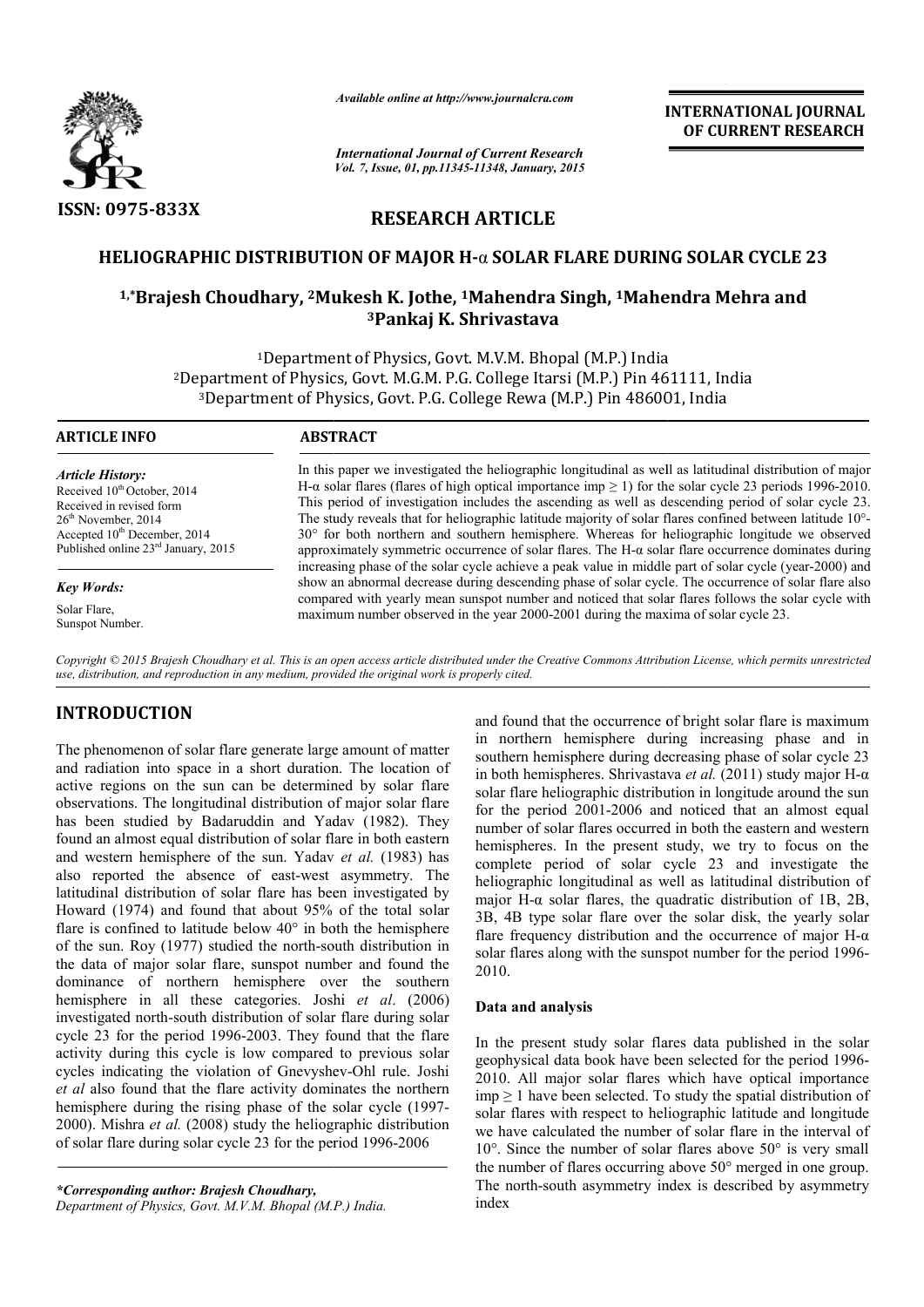### $A = (N-S)/(N+S)$

## **RESULTS AND DISCUSSION**

It is well known that cosmic ray intensity particularly at neutron monitor energies varies with an 11-year period in antiphase with the solar activity cycle (Shrivastava, Shukla and Agrawal 1993; Singh, Nigam and Shrivastava 1996). Generally the solar activity cycle is represented by sunspot number. Besides sunspot number the solar flares is another feature that indicates the solar activity. We are interested in the location of active regions producing major solar flares. Figure 1 and 2 shows the heliographic latitudinal and longitudinal distribution of major solar flare on the solar disk.



**Figure 1(a). Latitudinal distribution of all H-α solar flare on the solar disk for the period 1996-2010**



**Figure 1(b). Latitudinal distribution of all B-type H-α solar flare on the solar disk for the period 1996-2010**



**Figure 1(c). Latitudinal distribution of 1B, 2B, 3B, 4B-type H-α solar flare on the solar disk for the period 1996-2010**



**Figure 2(a). Longitudinal distribution of all H-α solar flare on the solar disk for the period 1996-2010**



**Figure 2(b). Longitudinal distribution of all B-type H-α solar flare on the solar disk for the period 1996-2010**



**Figure 2(c). Longitudinal distribution of 1B, 2B, 3B, 4B-type H-α solar flare on the solar disk for the period 1996-2010**

In is noticed that the distribution of major solar flare are approximately symmetrical between longitude 40°-50° in both the eastern and western hemisphere. The majority of solar flare are confined between latitude 10°-30° in both the northern and southern hemisphere. The heliographic distribution of major solar flare in quadrants area of the solar disk is shown in Figure 3. It is found that the distribution of type 1B solar flare is equal over the solar disk for northern and southern hemisphere while type 2B and 3B solar flare occurred more in northern hemisphere as compared to southern hemisphere whereas type 4B solar flare are found to occur equally in NW and SW region of the solar disk. The occurrence of total B-type solar flare is more in northern hemisphere as compared to southern hemisphere.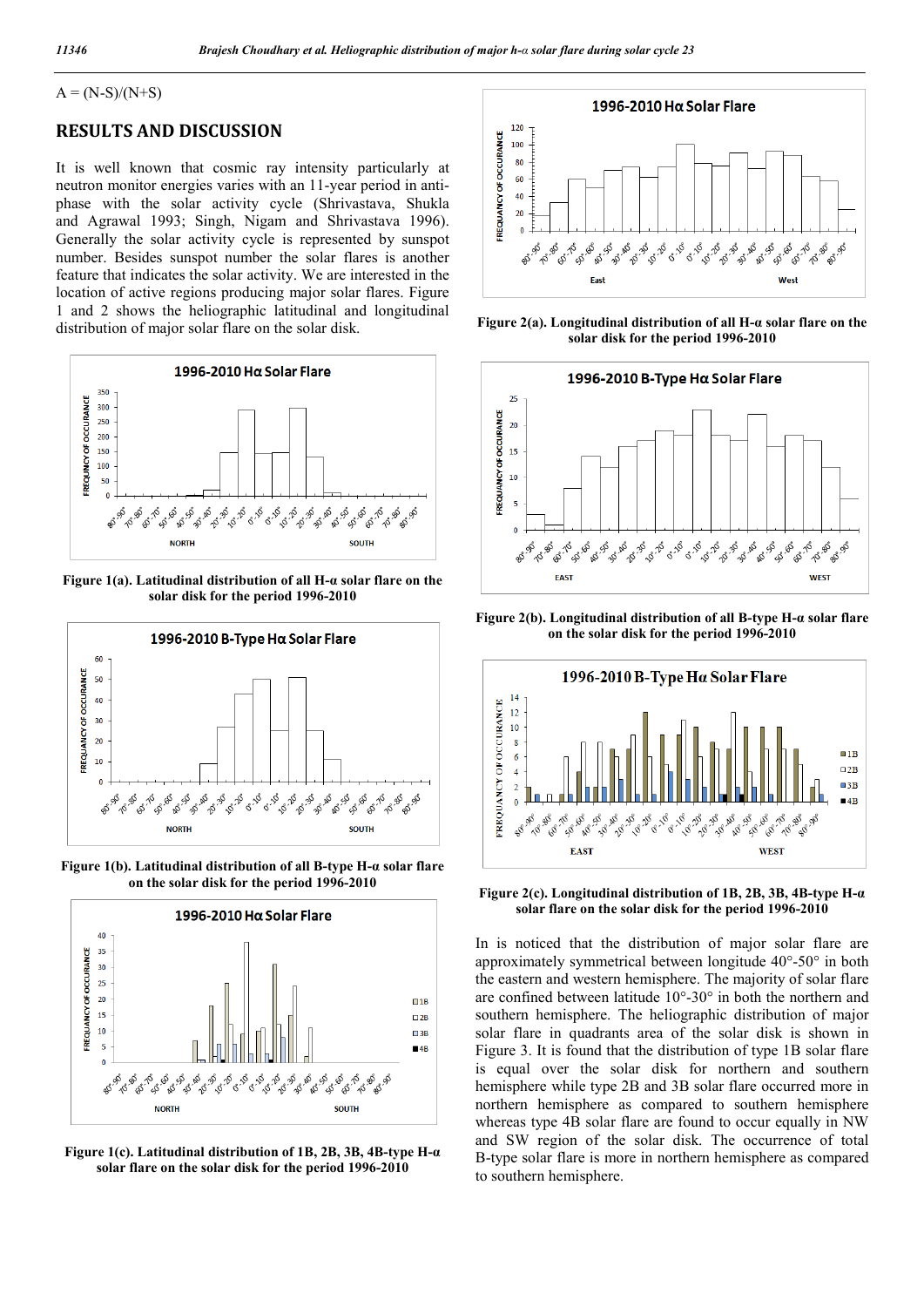









**Figure 3. Quadratic distribution of all B-type H-α solar flare during period 1996-2010**



**Figure 4. Yearly frequency distribution of H-α solar flare for the period 1996-2010**



**Figure 5. Occurrence of major solar flare with mean sunspot number for the period 1996-2010**

The frequency distribution of major solar flares for the period 1996-2010 (shown in Figure 4) reveals that the major H- $α$ solar flare dominates during increasing phase of the solar cycle, achieve a peak value in the middle of the solar cycle and show an abnormal decrease during the descending phase of the solar cycle 23. The yearly occurrence of major solar flare along with the sunspot number is shown in Figure 5. It is evident from this figure that the occurrence of the solar flares follows the solar cycle with maximum number observed in the year 2000-2001 during the maxima of solar cycle 23.

## **REFERENCES**

Badruddin, Yadav, R. S., 1982, *Ind. Jou. Phys*., 56B, 68. Howard, R., 1974, *Solar Phys.,* 38, 59.